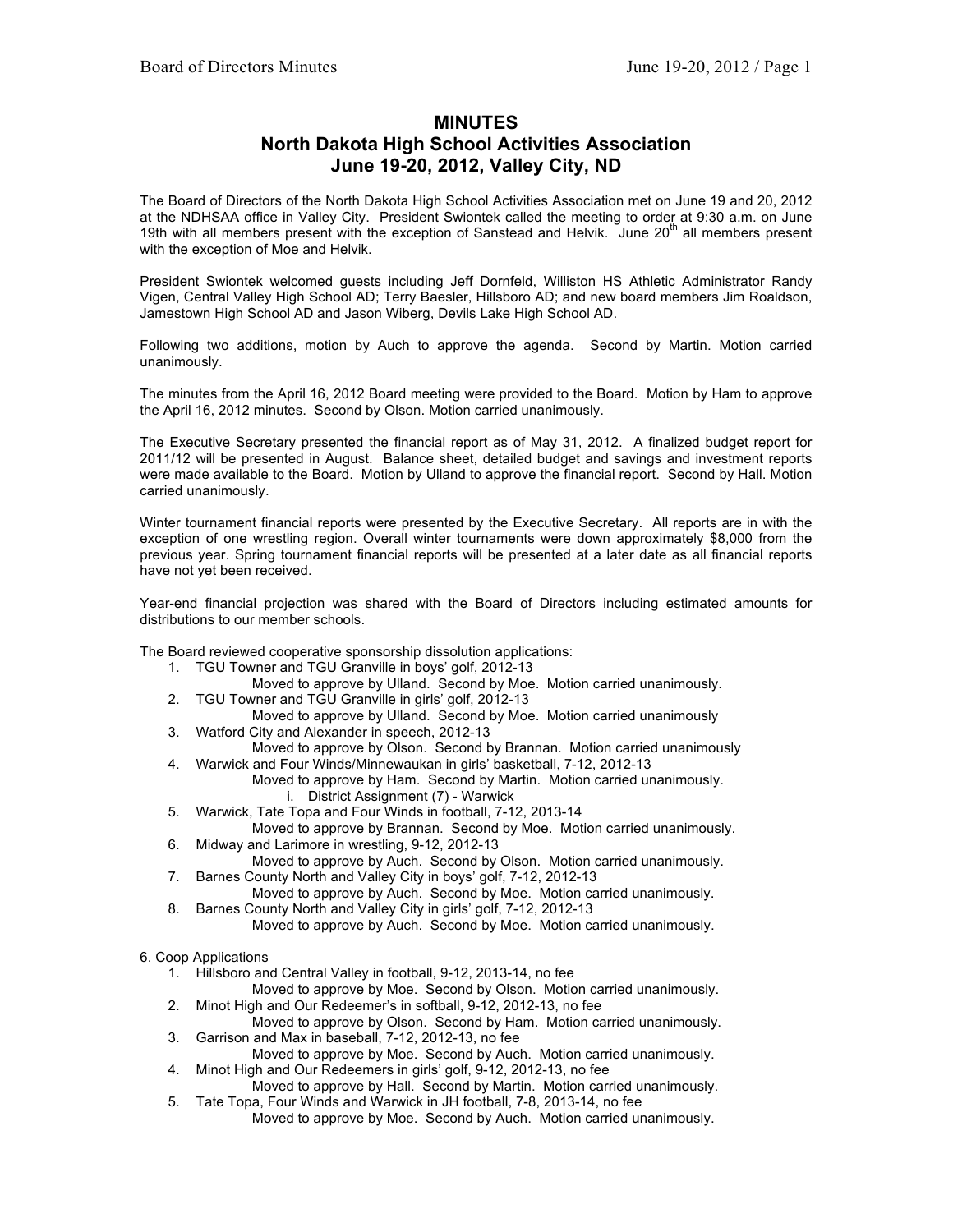Executive Board report was presented by President Swiontek regarding assessed penalties for rule violations.

- 1. Rolla use of ineligible music participant at region music
	- a. Letter of reprimand
	- b. Individual forfeiture
	- c. More severe penalties for additional violations
- 2. North Star non registered umpire in baseball
	- a. Letter of reprimand
	- b. More severe penalties for additional violations.

An audience was held with Williston Athletic Director, Jeff Dornfeld, concerning the ability of Williston to hold West region volleyball and West region wrestling in 2012/13. Dornfeld reported at the June 4, 2012 WDA AD meeting, the conference voted to move Williston down in the volleyball region rotation so Mandan will be the West region volleyball site due to lack of motel room availability in Williston. West region wrestling is still in question. Dornfeld and the West Region ADs would like to do what is best for the conference, students and parents. They would like additional time to make the decision on west region wrestling. In other discussion, Williston recently held the WDA region baseball tournament and had enough motel rooms and the tournament ran well. Questions raised by Board members included the cost of hotel rooms, student safety, traffic issues and restaurant availability. Dornfeld reported three new motels will open by the end of the summer. He does not see a safety risk to our student athletes. Williston now has additional traffic lights to provide for the movement of traffic in a more efficient manner. Finding places to eat has improved with new businesses opening to ease the congestion at restaurants. Williston does not want to be taken off the list of rotations completely. The Board suggested a Williston fact sheet be put together by Williston High School and sent to Class A Schools. Dornfeld was directed to have more information concerning wrestling by the August board meeting. Mandan will need to issue an invite in order for the board to take action on moving any region tournaments. No action taken.

Tournament site recommendations for Class B Boys' and Girls' Golf, Region and State tournaments were presented to the Board as follows:

| negivnə                        |                       |                                   |                                       |
|--------------------------------|-----------------------|-----------------------------------|---------------------------------------|
| East                           | Deadline May 29, 2013 | <b>Grand Forks - Country Club</b> | Mark Rerick                           |
| West                           | Deadline May 29, 2013 | Dickinson - Heart River           | <b>Guy Fridley</b>                    |
| <b>State A</b>                 | June 4-5, 2013        | Grand Forks - Country Club        | Mark Rerick                           |
| <b>GOLF Boys &amp; Girls B</b> |                       |                                   |                                       |
| <b>Regions</b>                 |                       |                                   |                                       |
| Region 1 Girls                 | Deadline May 18, 2013 | Milnor                            | Ned Clooten                           |
| Region 1 Boys                  | Deadline May 18, 2013 | Forman                            | Todd Thompson                         |
| Region 2 Girls                 | Deadline May 18, 2013 | Oxbow                             | Perry Piatz                           |
| Region 2 Boys                  | Deadline May 18, 2013 | Carrington                        | Greg Johnson                          |
| Region 3 Girls                 | Deadline May 18, 2013 | Larimore                          | Patti Aanensen                        |
| Region 3 Boys                  | Deadline May 18, 2013 | Grafton                           | Mike Hanson                           |
| Region 4 Girls                 | Deadline May 18, 2013 | Garrison                          | Jason Ermer                           |
| Region 4 Boys                  | Deadline May 18, 2013 | Harvey                            | Dan Stutlien                          |
| Region 5 Girls                 | Deadline May 18, 2013 | South Heart                       | Jerry Perdaems                        |
| Region 5 Boys                  | Deadline May 18, 2013 | Dickinson - Heart River           | <b>Rick Gordon</b>                    |
| Region 6 Girls                 | Deadline May 18, 2013 | Kenmare                           | Robert Thom                           |
| Region 6 Boys                  | Deadline May 18, 2013 | Stanley                           | Don Fry                               |
| <b>State B Girls</b>           | May 28-29, 2013       | Bismarck - Tom O'Leary            | Jeremy St. Aubin, South Border        |
| <b>State B Boys</b>            | May 28-29, 2013       | Mandan - Prairie West             | <b>Todd Thompson, Sargent Central</b> |

**GOLF - Boys A Regions**

Moved to approve by Moe. Second by Olson. Motion carried unanimously.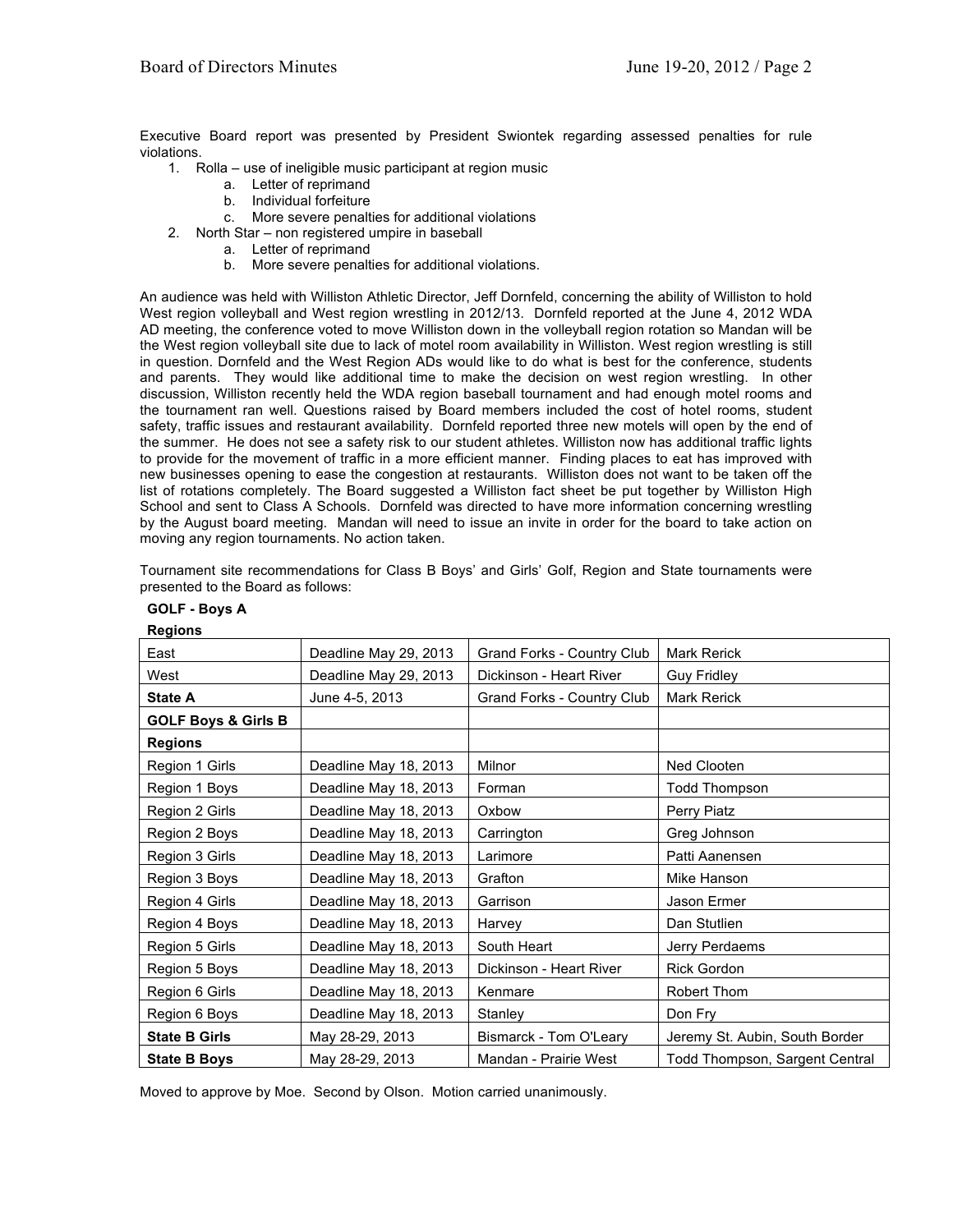Tournament site recommendations for Class B Track Region tournaments were presented to the Board as follows including possible issue with Valley City - Suggest approve with notation to review in Aug/Sept -Valley City may be redoing track.

| <b>TRACK</b>       |              |                 |                    |                                     |
|--------------------|--------------|-----------------|--------------------|-------------------------------------|
| <b>Regions - A</b> |              |                 |                    |                                     |
|                    |              | Fargo           |                    |                                     |
| East               | May 18, 2013 | South           | Cory Lehman        | lehmanc@fargo.k12.nd.us             |
| West               | May 18, 2013 | Dickinson       | <b>Guy Fridley</b> | mark.rerick@dickinson.k12.nd.us     |
|                    |              |                 |                    |                                     |
| Region - B         |              |                 |                    |                                     |
|                    |              | Valley          |                    |                                     |
| Southeast          | May 18, 2013 | City            | Dave Bass          | dave.bass@vcsu.edu                  |
| Northeast          | May 18, 2013 | Grafton         | Mike Hanson        | michael.s.hanson.1@sendit.nodak.edu |
| South Central      | May 18, 2013 | <b>Bismarck</b> | Jim Haussler       | jim haussler@bismarckschools.org    |
|                    |              |                 | Scott              |                                     |
| North Central      | May 18, 2013 | Rugby           | Grochow            | Scott.Grochow@sendit.nodak.edu      |
|                    |              |                 | <b>Brandt</b>      |                                     |
| Southwest          | May 18, 2013 | Beach           | Gaugler            | Brandt.Gaugler@sendit.nodak.edu     |
|                    |              | Watford         | Randy              |                                     |
| Northwest          | May 18, 2013 | City            | Cranston           | rcranston@watford-city.k12.nd.us    |
|                    | May 24, 25,  |                 |                    |                                     |
| State A & B        | 2013         | <b>Bismarck</b> | Jim Haussler       | jim haussler@bismarckschools.org    |

Moved to approve by Auch. Second by Ham. Motion carried unanimously.

District Chair Recommendations were presented and voted upon individually. Results of District Chair Recommendations are as follows:

| <b>District Chair Recommendations</b>                                            |           | 06/13/12        | $6/19 - 20/12$ |
|----------------------------------------------------------------------------------|-----------|-----------------|----------------|
|                                                                                  | Adv.      | <b>Athletic</b> | <b>NDHSAA</b>  |
|                                                                                  | Comm      | <b>Review</b>   | <b>Board</b>   |
| 1. Allow the creation of a 14 foot coaching box that can be adjusted to fit the  | $Y(16-0)$ |                 | $Y(8-1)$       |
| gym                                                                              |           |                 |                |
| 2. Switch girls' basketball season to be first and boys' basketball season to be | $Y(9-6)$  |                 | $N(1-8)$       |
| second.                                                                          |           |                 |                |
| 3. Make the boys' and girls' shot clock the same at 35 seconds                   | $Y(13-3)$ |                 | $Y(5-4)$       |
| 4. Seed State B volleyball, girls' basketball and boys' basketball as follows:   | $Y(12-4)$ |                 | $N(7-2)$       |
| The head coaches of the qualifying teams electronically rank the other seven     |           |                 |                |
| teams 1-7. The high and low rankings are thrown out and the five remaining       |           |                 |                |
| scores are averaged. The four lowest averages are ranked 1-4, and the remaining  |           |                 |                |
| four teams are randomly drawn. Ties would be settled by pulling the vote of the  |           |                 |                |
| other tied teams' coaches and then re-calculate the remaining votes.             |           |                 |                |

The NDHSCA Sports Advisory recommendations were reviewed and acted upon.

| 2011-12 Winter/Spring Recommendations for                                                                                                                                                                                                                                                                         |              | 06/13/12        | $6/19 - 20/12$ |
|-------------------------------------------------------------------------------------------------------------------------------------------------------------------------------------------------------------------------------------------------------------------------------------------------------------------|--------------|-----------------|----------------|
| <b>NDHSAA Board Consideration</b>                                                                                                                                                                                                                                                                                 | Adv.         | <b>Athletic</b> | <b>NDHSAA</b>  |
|                                                                                                                                                                                                                                                                                                                   | Comm         | <b>Review</b>   | <b>Board</b>   |
| Wrestling                                                                                                                                                                                                                                                                                                         |              |                 |                |
| Class A and B                                                                                                                                                                                                                                                                                                     |              |                 |                |
| 1. Replace section 1 under "Forfeiture of NDHSAA Tournament" with: A weight<br>class forfeiture in individual competition will result in a forfeiture of that weight<br>throughout the state tournament. The only exception to this rule would be for<br>illness or injury certified by the tournament physician. | $\mathbf{X}$ | $Y(9-0)$        | $Y(9-0)$       |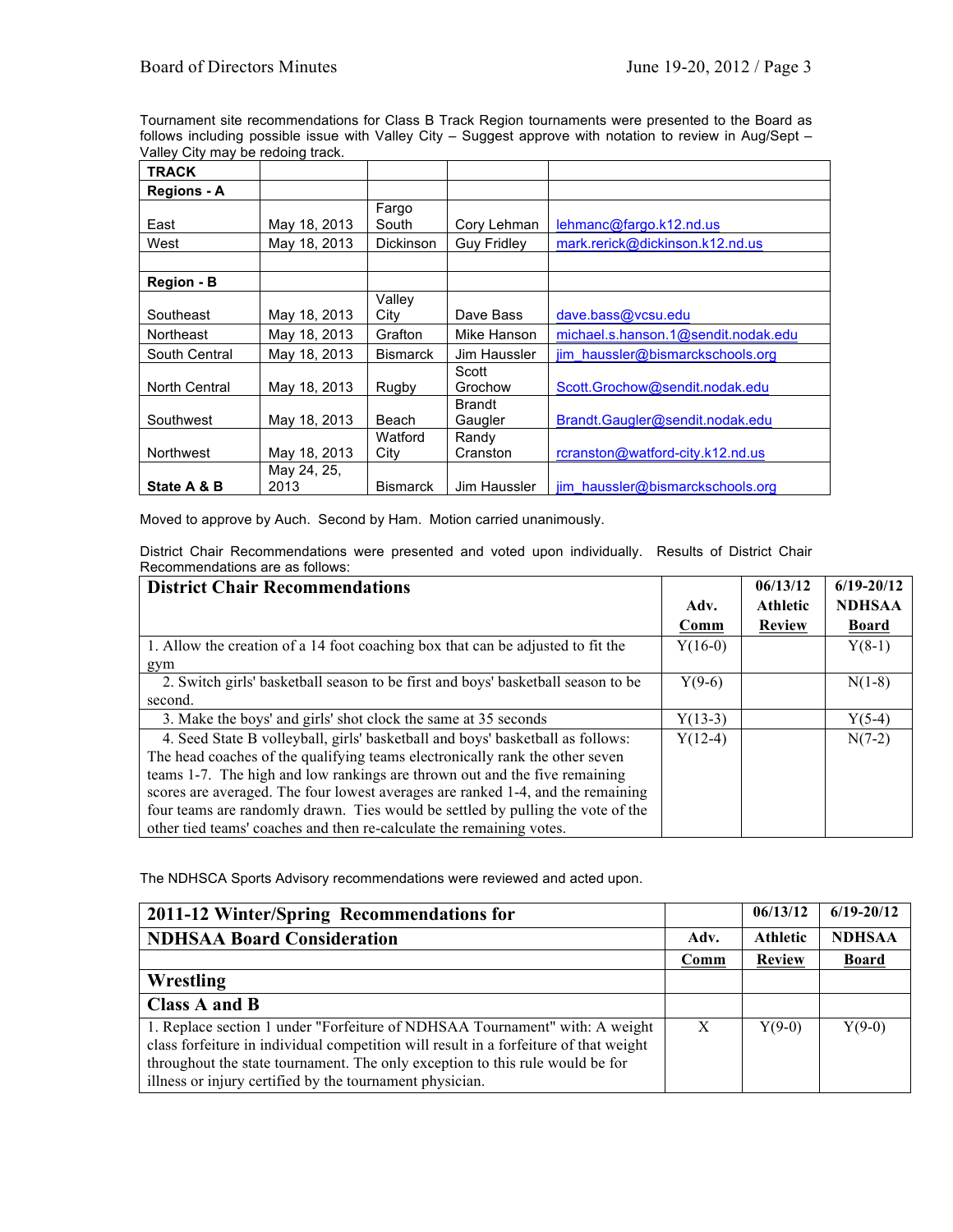| 2. Eliminate 3A. under "Forfeiture in NDHSAA Tournament". Dual forfeits                                             | $\mathbf X$               | $N(2-7)$             | $N(0-9)$             |
|---------------------------------------------------------------------------------------------------------------------|---------------------------|----------------------|----------------------|
| would no longer affect individual.                                                                                  |                           |                      |                      |
| 3. Count all medical forfeits and defaults in the individual region tournament<br>towards seeding criteria.         | $\mathbf X$               | $Y(8-1)$             | $Y(9-0)$             |
| 4. Eliminate the 16 event rule from the team and individual regulations.                                            | $\boldsymbol{\mathrm{X}}$ | $N(2-7)$             | $N(0-9)$             |
| 5. Bring back the individual pictures rather than the team photo in tournament                                      | $\mathbf X$               | $N(0-9)$             | $N(0-9)$             |
| programs.                                                                                                           |                           |                      |                      |
|                                                                                                                     |                           |                      |                      |
| <b>Class A</b>                                                                                                      |                           |                      |                      |
| 1. Add Friday wrestling round to the region tournament.                                                             | X                         | $N(1-8)$             | $N(1-8)$             |
|                                                                                                                     |                           |                      |                      |
| Hockey                                                                                                              |                           |                      |                      |
| <b>Boys' and Girls'</b>                                                                                             |                           |                      |                      |
| 1. Change point structure for region games--3 points for regulation win, 2 points                                   | $\mathbf X$               | $Y(9-0)$             | $Y(9-0)$             |
| for overtime or shootout win, 1 point for overtime or shootout loss, 0 points for a                                 |                           |                      |                      |
| regulation loss.                                                                                                    |                           |                      |                      |
| 2. Edit region standings tiebreaker (boys) and state standing tiebreaker (girls) to                                 |                           |                      |                      |
| the following:                                                                                                      |                           |                      |                      |
| If teams are tied at the end of regular season play, their seeding position shall                                   |                           |                      |                      |
| be determined by:                                                                                                   |                           |                      |                      |
| A. Most points earned in head-to-head competition (double points earned if                                          |                           |                      |                      |
| teams only play once), if still tied,                                                                               |                           |                      |                      |
| B. Most goals scored head-to-head competition (double goals scored if teams                                         |                           |                      |                      |
| only play once), if still tied,                                                                                     |                           |                      |                      |
| C. Most regulation wins in region competition (double each regulation win if<br>teams only play once) if still tied |                           |                      |                      |
| D. Most points earned against highest ranked team in the region (next team                                          |                           |                      |                      |
| below if teams are tied for first place. Double points earned if teams only play                                    |                           |                      |                      |
| once), if still tied,                                                                                               |                           |                      |                      |
| E. Most points earned against next highest ranked team in the region (double                                        |                           |                      |                      |
| points earned if teams only play once). If still tied, continue down the standings                                  |                           |                      |                      |
| until the tie can be broken. If still tied,                                                                         |                           |                      |                      |
| F. Greatest goal differential in all region games, with the maximum of a six                                        |                           |                      |                      |
| goal differential per game (double each goal differential if teams only play once)                                  |                           |                      |                      |
| If still tied,                                                                                                      |                           |                      |                      |
| G. Coin flip by a NDHSAA representative.                                                                            | X                         | $Y(9-0)$             | $Y(9-0)$             |
| 3. Utilize video replay at state tournament. (See Attachment)                                                       | $\overline{\textbf{X}}$   | $N(0-9)$             | $N(0-9)$             |
| 4. Allow the addition of 3 players to the post season roster for a total of 23                                      | $\mathbf X$               | $N(0-9)$             | $N(0-9)$             |
| instead of 20<br>5. Increase the number of allowable games to 25.                                                   | $\mathbf X$               |                      |                      |
| 6. Eliminate hockey from the out-of-season coaching restrictions from end of                                        | X                         | $N(2-7)$<br>$N(0-9)$ | $N(0-9)$<br>$N(0-9)$ |
| season until Sept. 1.                                                                                               |                           |                      |                      |
| 7. Grant each afternoon session team a 30 minute skate around the day before the                                    | $\mathbf X$               | $N(0-9)$             | $N(0-9)$             |
| state tournament begins                                                                                             |                           |                      |                      |
|                                                                                                                     |                           |                      |                      |
| <b>Basketball</b>                                                                                                   |                           |                      |                      |
| A&B                                                                                                                 |                           |                      |                      |
| 1. Coaching boxes shall be established as determined by facility.                                                   | $\boldsymbol{\mathrm{X}}$ | $Y(9-0)$             | $Y(8-1)$             |
|                                                                                                                     |                           |                      |                      |
| <b>Class A</b>                                                                                                      |                           |                      |                      |
| 1. Increase the number of regular season allowable games from 19 to 21.                                             | $\mathbf X$               | $Y(8-1)$             | $N(3-6)$             |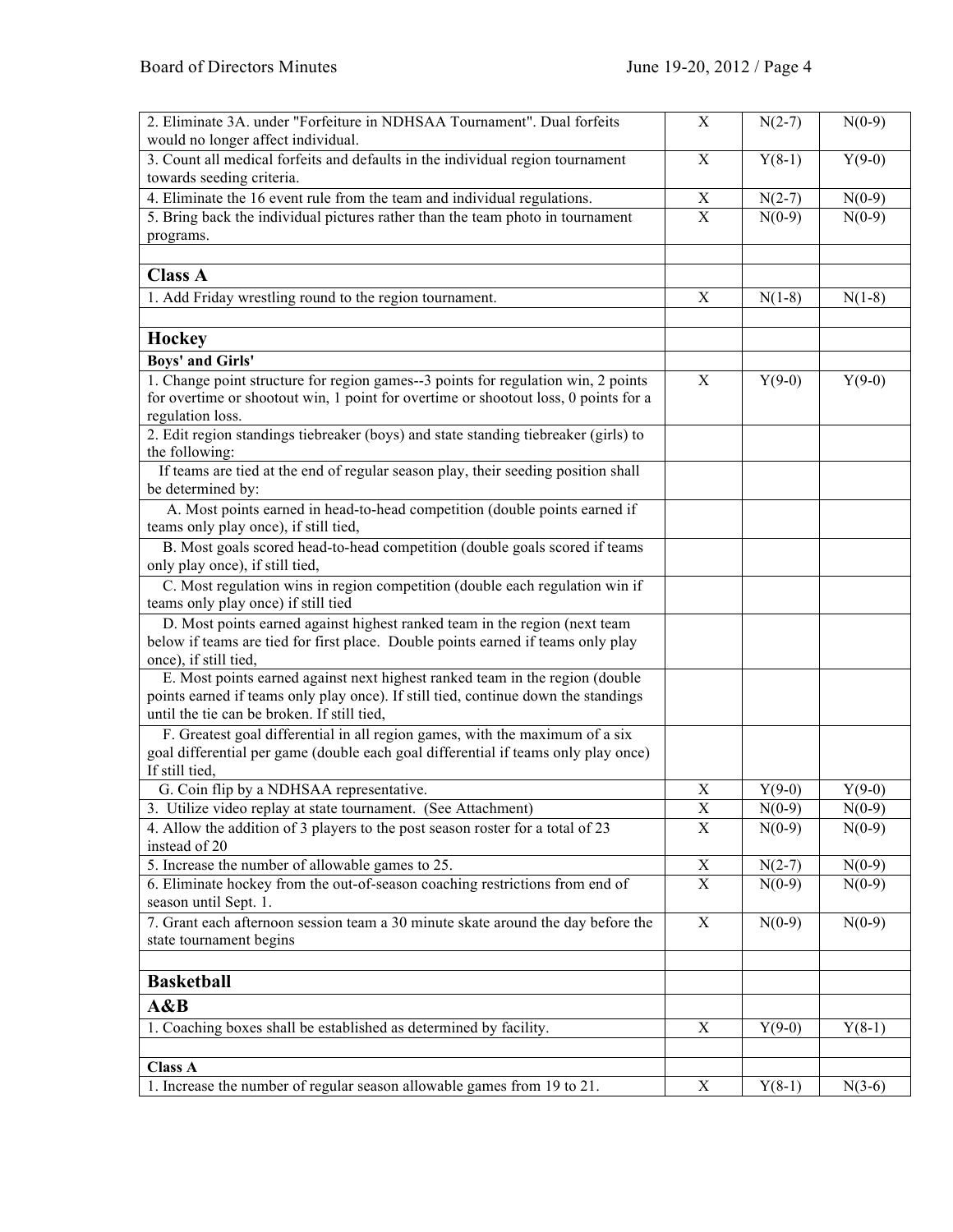| 2. Increase sophomore game limit to 19 regular season games plus a 3 game post-<br>season tournament. | $\boldsymbol{\mathrm{X}}$ | $N(0-9)$ | $N(0-9)$ |
|-------------------------------------------------------------------------------------------------------|---------------------------|----------|----------|
|                                                                                                       |                           |          |          |
| <b>Class B</b>                                                                                        |                           |          |          |
| 1. Switch Class B boys' basketball and girls' basketball seasons to girls' season<br>first.           | $\boldsymbol{\mathrm{X}}$ | $Y(7-2)$ | $N(1-8)$ |
| 2. Set time for shot clocks to be 35 seconds for both Class B boys' and girls'<br>basketball.         | $\mathbf X$               | $N(0-9)$ | $Y(5-4)$ |
|                                                                                                       |                           |          |          |
| <b>Gymnastics</b>                                                                                     |                           |          |          |
| 1. Adjust warm-ups for balance beam and floor exercise as per meeting notes. .                        | X                         | $Y(9-0)$ | $Y(9-0)$ |
| Adjust warm-ups for Balance Beam and Floor Exercise:                                                  |                           |          |          |
| Beam:                                                                                                 |                           |          |          |
| First 3 competitors touch, then competition starts.                                                   |                           |          |          |
| Team A: Gymnasts 1 & 2 touches.                                                                       |                           |          |          |
| Team B: Gymnast 1 touches.                                                                            |                           |          |          |
| Team A: Gymnast 1 competes.                                                                           |                           |          |          |
| Team B: Gymnast 2 touches                                                                             |                           |          |          |
| Team B: Gymnast 1 competes                                                                            |                           |          |          |
| Team A: Gymnast 3 touches.                                                                            |                           |          |          |
| Team A: Gymnast 2 competes.                                                                           |                           |          |          |
| Team B: Gymnast 3 touches:                                                                            |                           |          |          |
| Team B: Gymnast 2 competes:                                                                           |                           |          |          |
| and so on.                                                                                            |                           |          |          |
| Floor Exercise:                                                                                       |                           |          |          |
| First 6 competitors touch (2 min.):                                                                   |                           |          |          |
| Team A Gymnasts 1, 2 & 3, followed by Team B Gymnast 1, 2 & 3 touch                                   |                           |          |          |
| Team A gymnasts 1 competes followed by Team B 1 competes                                              |                           |          |          |
| Team A gymnasts 2 competes followed by Team B 2 competes                                              |                           |          |          |
| Team A gymnasts 3 competes followed by Team B 3 competes                                              |                           |          |          |
| 2. Adjust competition starting time for Saturday Individual Day to 1:00 p.m.                          | $\mathbf X$               | $Y(9-0)$ | $Y(9-0)$ |
|                                                                                                       |                           |          |          |
| <b>Swimming &amp; Diving</b>                                                                          |                           |          |          |
|                                                                                                       |                           |          |          |
| 1. Following the deadline for state entries, the first communication with coaches                     | $\mathbf X$               | $Y(9-0)$ | $Y(9-0)$ |
| is sending a pdf of their individual entries rather than total entries.                               |                           |          |          |
| 2. Require all officials to be NDOA certified rather than just meet referee, diving                   | $\boldsymbol{\mathrm{X}}$ | $N(3-6)$ | $N(3-6)$ |
| referee and starter.                                                                                  |                           |          |          |
| <b>Golf Recommendations</b>                                                                           |                           |          |          |
|                                                                                                       |                           |          |          |
| <b>B Boys' &amp; Girls' Golf Recommendations</b>                                                      |                           |          |          |
| 1. Allow the designation of two coaches that can coach from tee to green.                             | $\mathbf X$               | $Y(7-2)$ | $Y(9-0)$ |
|                                                                                                       |                           |          |          |
| <b>A Boys' Golf Recommendations</b>                                                                   |                           |          |          |
| 1. Allow players to obtain distance information by using a device that measures                       | X                         | $N(0-9)$ | $N(0-9)$ |
| distance only.                                                                                        |                           |          |          |
| <b>Tennis Recommendations</b>                                                                         |                           |          |          |
| No Recommendations                                                                                    |                           |          |          |
|                                                                                                       |                           |          |          |
|                                                                                                       |                           |          |          |
| <b>Baseball</b>                                                                                       |                           |          |          |
| <b>B</b> Baseball Recommendations                                                                     |                           |          |          |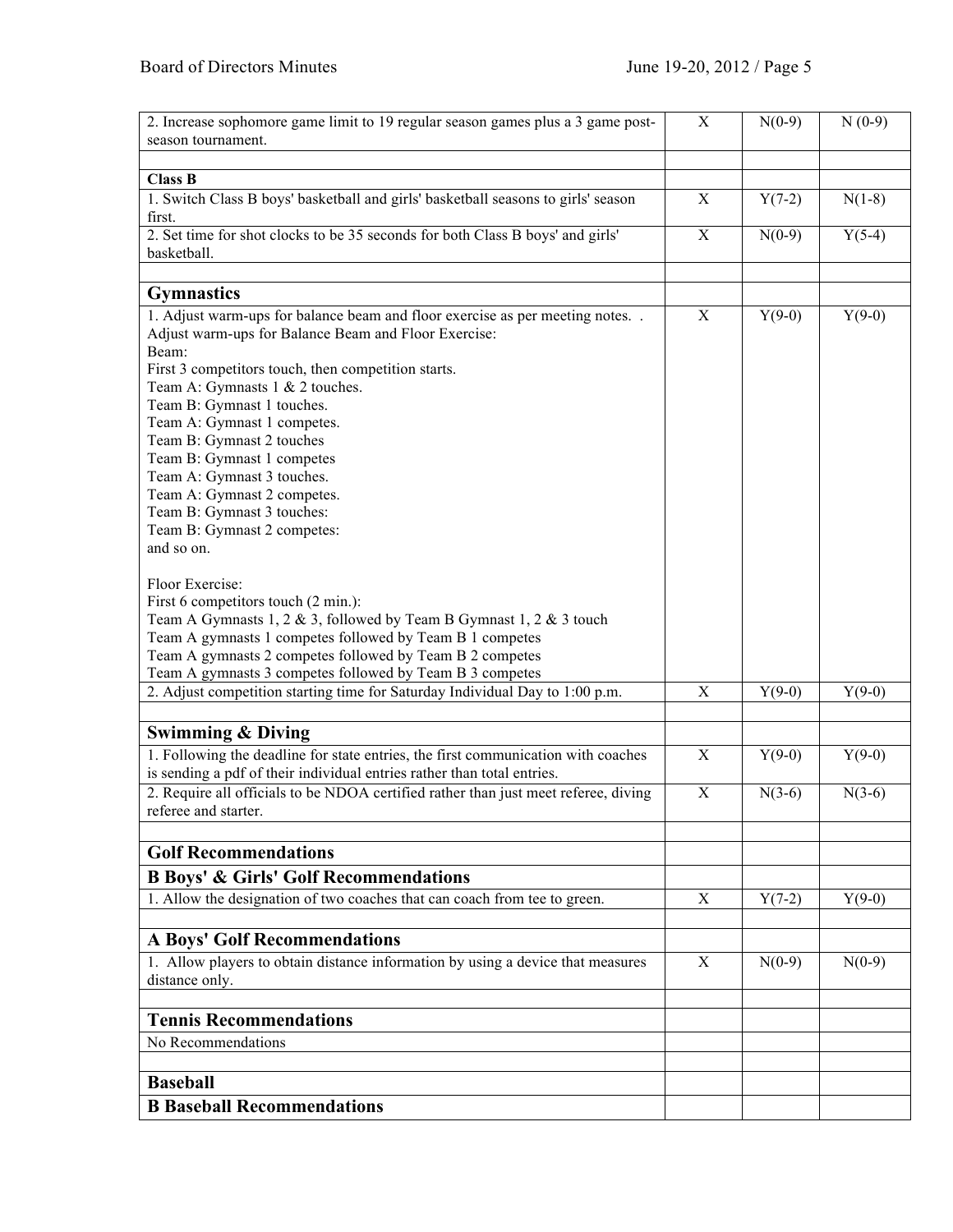| 1. Create a January 1st deadline for teams to declare they are sponsoring a team<br>in order to be eligible for post-season competition that season. | X                         | $Y(9-0)$ | $Y(9-0)$ |
|------------------------------------------------------------------------------------------------------------------------------------------------------|---------------------------|----------|----------|
| 2. Create a regulation that limits teams to 36 games and 23 dates prior to the state                                                                 | $\boldsymbol{\mathrm{X}}$ | $Y(9-0)$ | $Y(9-0)$ |
| tournament.                                                                                                                                          |                           |          |          |
| 3. Modify the individual inning limitation to 252 innings prior to the state                                                                         | $\overline{X}$            | $Y(9-0)$ | $Y(9-0)$ |
| tournament.                                                                                                                                          |                           |          |          |
|                                                                                                                                                      |                           |          |          |
| <b>A Baseball Recommendations</b>                                                                                                                    |                           |          |          |
| No recommendations                                                                                                                                   |                           |          |          |
|                                                                                                                                                      |                           |          |          |
| <b>Girls' Soccer Recommendations</b>                                                                                                                 |                           |          |          |
| 1. Require playing fields used at the State Soccer Tournaments to be a minimum<br>of 110 X 65 yards.                                                 | $\mathbf X$               | $N(0-9)$ | $N(0-9)$ |
| 2. Add boys' and girls' soccer to the list of sports exempt from the out of season                                                                   | $\mathbf X$               | $Y(6-3)$ | $Y(5-4)$ |
| coaching rule. End of girls state tournament until August 1.                                                                                         |                           |          |          |
|                                                                                                                                                      |                           |          |          |
| <b>Track &amp; Field Advisory Recommendations</b>                                                                                                    |                           |          |          |
| Class A and B                                                                                                                                        |                           |          |          |
| 1. For the State Track & Field Meet, change the regulation for lane assignment                                                                       | X                         | $Y(9-0)$ | $Y(9-0)$ |
| for the 800 meter run to include a minimum of 5 in the slower section.                                                                               |                           |          |          |
| Regulation shall read: In the 800 Meter Run, there shall be a maximum of 12                                                                          |                           |          |          |
| runners in the fast section and a minimum of 5 runners in the remaining section.                                                                     |                           |          |          |
| 2. For regular season and post-season, Lane assignments for all races that are run                                                                   |                           |          |          |
| around one or more curves on an 8 lane track shall be:                                                                                               |                           |          |          |
| 8 participants- Lanes 3-4-5-2-6-1-7-8                                                                                                                |                           |          |          |
| 7 participants- Lanes 3-4-5-2-6-7-8                                                                                                                  |                           |          |          |
| 6 participants-Lanes 3-4-5-6-7-8                                                                                                                     | $\mathbf X$               | $Y(9-0)$ | $Y(9-0)$ |
| 3. For approval to host a region meet, all events must be held at that site.                                                                         | $\mathbf X$               | $Y(9-0)$ | $Y(9-0)$ |
| 4. Set region dates for Friday prior to the state meet to allow for Saturday as a                                                                    | $\mathbf X$               | $N(4-5)$ | $N(3-6)$ |
| backup date in the event of inclement weather.                                                                                                       |                           |          |          |
|                                                                                                                                                      |                           |          |          |
| <b>Softball Advisory Recommendations</b>                                                                                                             |                           |          |          |
| 1. Require a site hosting the state tournament to have National Federation                                                                           | X                         | $N(0-9)$ | $Y(9-0)$ |
| regulation outfield fences                                                                                                                           |                           |          |          |
| 2. Recommend all regular season varsity competition sites to have National                                                                           | X                         | $N(2-7)$ | $N(3-6)$ |
| Federation regulation outfield fences                                                                                                                |                           |          |          |
| 3. Recommend use of the poly-core softball rather than the cork center softball.                                                                     | $\mathbf X$               | $N(2-7)$ | $N(0-9)$ |

Committee Chair Scott Ulland and staff member Brian Bubach presented the items as recommended by Fine Arts Advisory.

| FINE ARTS GRID 2011-12          |                                         |                                                                                                                                                                                               |        |                         |       |               |              |  |  |
|---------------------------------|-----------------------------------------|-----------------------------------------------------------------------------------------------------------------------------------------------------------------------------------------------|--------|-------------------------|-------|---------------|--------------|--|--|
| <b>Activity/</b><br><b>Item</b> | One line rules<br>request for<br>change | <b>Exact Rules with</b><br>revision,<br>addition, and/or<br>strikeout                                                                                                                         | Page # | <b>Rationale</b>        | Adv.  | <b>Review</b> | <b>Board</b> |  |  |
| <b>Speech</b>                   |                                         | Members of the<br>Speech Advisory<br><del>Committee are</del><br>elected for a three<br>vear term by the<br><del>CSTAND or</del><br><del>coaches at the</del><br>State Speech<br>Meet of each | 5      | CSTAND policy/function. | $5-0$ | $6-0$         | $9 - 0$      |  |  |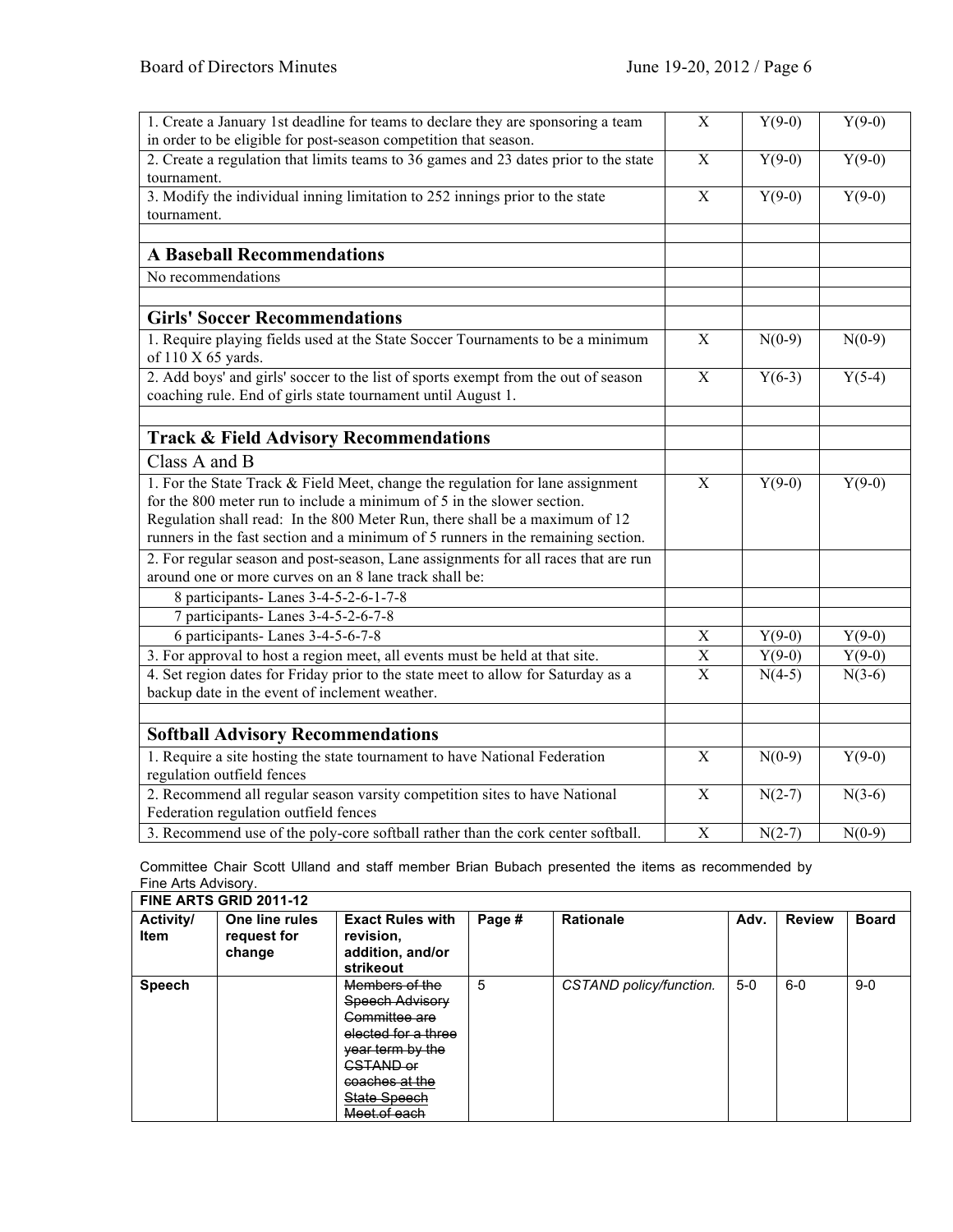|               |                                                        | activity.                                                                                                                                                                                                                                                                                                                                                                                                                                                               |                              |                                                                                                                         |       |         |         |
|---------------|--------------------------------------------------------|-------------------------------------------------------------------------------------------------------------------------------------------------------------------------------------------------------------------------------------------------------------------------------------------------------------------------------------------------------------------------------------------------------------------------------------------------------------------------|------------------------------|-------------------------------------------------------------------------------------------------------------------------|-------|---------|---------|
| <b>Speech</b> |                                                        | Students must<br>stay in the<br>preparation room<br>until they are<br>required to speak<br>in a round of<br>competition.                                                                                                                                                                                                                                                                                                                                                | 12                           | Students have been<br>allowed to leave draw<br>room if in another event.<br>Makes current<br>w/practice.                | $5-0$ | $6-0$   | $9-0$   |
| <b>Speech</b> |                                                        | The NDHSAA<br>shall provide the<br>number of<br>quotations<br>needed.                                                                                                                                                                                                                                                                                                                                                                                                   | 13#1<br>Contest<br>Procedure | Current practice.                                                                                                       | $5-0$ | $6-0$   | $9-0$   |
| Speech        |                                                        | Class B may use<br>1 round with 3<br>judges or 3 rounds<br>with 1 judge.                                                                                                                                                                                                                                                                                                                                                                                                | 18#9                         | Procedure to follow if 8<br>or less students in a<br>category.                                                          | $5-0$ | $6 - 0$ | $9 - 0$ |
| <b>Speech</b> | To "clean up"<br>radio transition                      | Delete under<br>TIMING-<br>"EXAMPLE:<br><b>WHEN THE</b><br><b>PARTICIPANT</b><br>STATES, "AND<br><b>NOW FOR MY</b><br>COMMENTARY<br>", THE "AND"<br><b>STARTS THE</b><br><b>NEW 3 MINUTE</b><br>SEGMENT"                                                                                                                                                                                                                                                                | 14                           | It is in conflict with the<br>wording of the mandatory<br>transition and may be<br>confusing                            | $5-0$ | $6-0$   | $9 - 0$ |
| <b>Speech</b> | Changing<br>region numbers<br>that advance to<br>state | $1-8:2$ advance<br>9-15: 3 advance<br>16-28: 4 advance<br>29 or more: 5<br>advance                                                                                                                                                                                                                                                                                                                                                                                      | 19                           | Regional competitions<br>are getting smaller and<br>fewer events have more<br>than 2 competitors<br>advancing to state. | $5-0$ | $6-0$   | $9 - 0$ |
| <b>Speech</b> | No duo partner<br>substitution                         | Delete: "A partner<br>within a duo who<br>has qualified for<br>state prior to the<br>Regional<br>tournament<br>cannot be<br>excused from the<br>regional<br>tournament and<br>choose another<br>partner for the<br>regional<br>tournament unless<br>the original<br>partner shall not<br>compete at the<br>state tournament."<br>Change to State<br>qualifying duo<br>partners cannot<br>be substituted. If a<br>partner must be<br>changed, the new<br>duo partnership | 10                           | It is the skill of the duo<br>partners working<br>together that makes a<br>selection.                                   | $5-0$ | $2 - 4$ | $0 - 9$ |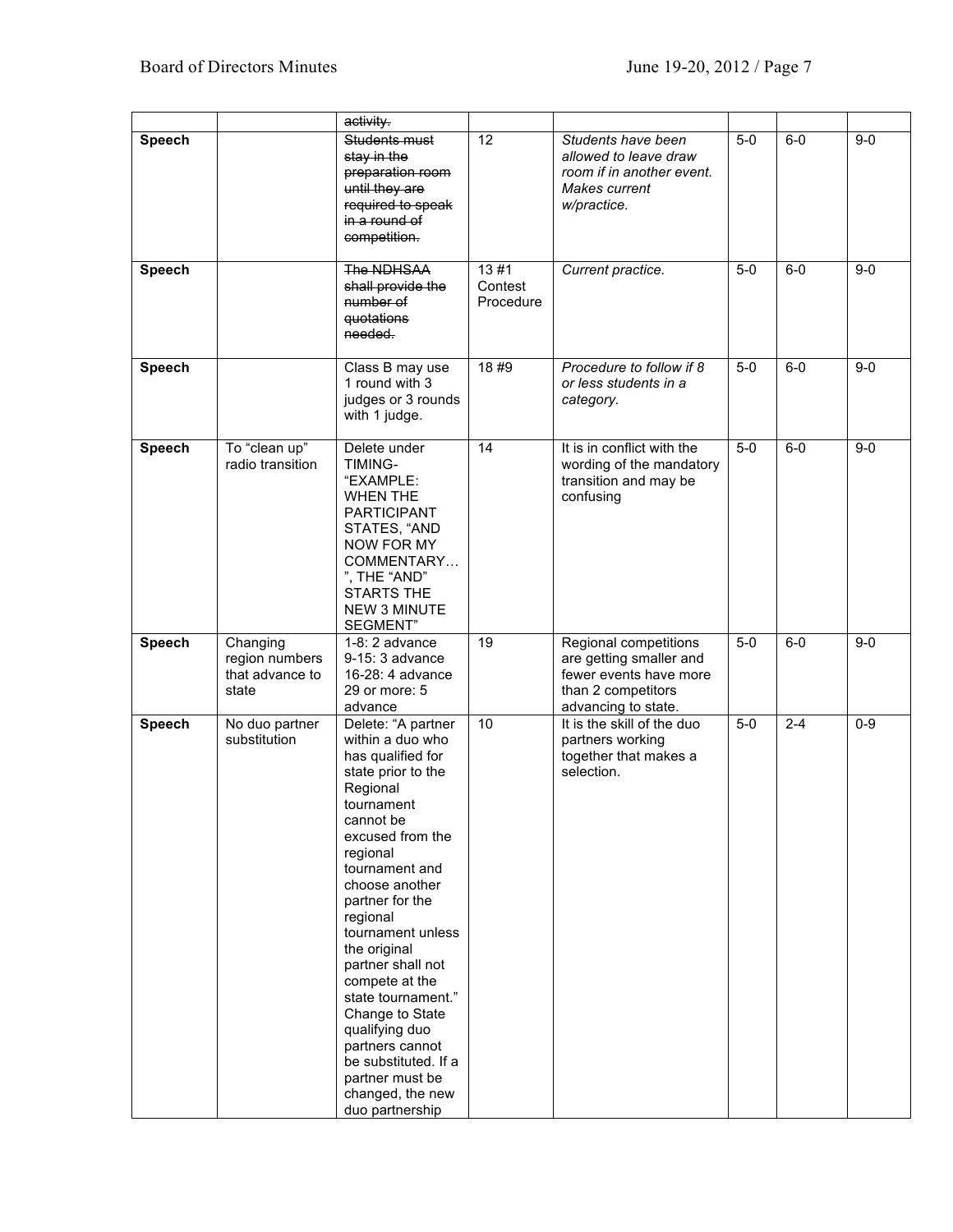|               |                                                                                             | must qualify for<br>state competition<br>at an invitational<br>or regional<br>tournament."                                                                                                                                                                                                                                                                                                                                                                                                                                                                                                    |      |                                                                                                                                                     |         |         |         |
|---------------|---------------------------------------------------------------------------------------------|-----------------------------------------------------------------------------------------------------------------------------------------------------------------------------------------------------------------------------------------------------------------------------------------------------------------------------------------------------------------------------------------------------------------------------------------------------------------------------------------------------------------------------------------------------------------------------------------------|------|-----------------------------------------------------------------------------------------------------------------------------------------------------|---------|---------|---------|
| <b>Speech</b> | Electronic filing<br>for extemp                                                             | Allow for<br>electronic files of<br>materials:<br>Rule reads:<br>Files shall be<br>checked by the<br>draw room<br>monitor at the<br>beginning of a<br>tournament. Illegal<br>materials shall<br>include previously<br>written speeches<br>or outlines and<br>any electronic<br>device. Electronic<br>files and devices<br>excluding cell<br>phones and smart<br>phones shall be<br>permitted.<br>Penalty:<br>Confiscation of<br>illegal materials.<br>Disqualification<br>shall result if a<br>contestant is<br>detected using an<br>electronic device<br>in the<br>preparation/draw<br>area. | 11   | 'Green'. Expense of<br>creating files.                                                                                                              | $4 - 1$ | $2 - 4$ | $0-9$   |
| <b>Speech</b> | Tie-breaking<br>rule                                                                        | All initial ties for<br>qualifying<br>positions at Class<br>A and B Regional<br>Tournaments will<br>advance to their<br>State Tournament.<br>This does not<br>include invitational<br>tournaments.                                                                                                                                                                                                                                                                                                                                                                                            | 19   | Past practice. Request<br>to re-implement.                                                                                                          | $4 - 1$ | $6-0$   | $9-0$   |
| <b>Speech</b> | a. The judge<br>may ask for and<br>hold the script<br>to confer with<br>contest<br>manager. |                                                                                                                                                                                                                                                                                                                                                                                                                                                                                                                                                                                               | 8#1b | Concern raised over<br>students not holding<br>actual scripts.                                                                                      | $5-0$   | $6-0$   | $9-0$   |
| <b>Debate</b> | <b>Ballot ordering</b>                                                                      | Strike rule 6S                                                                                                                                                                                                                                                                                                                                                                                                                                                                                                                                                                                | 10   | Tournament manages<br>would have the flexibility<br>to use the ballot of their<br>choice and not be<br>restricted to the cost of<br>the NFL ballot. | $5-0$   | $6-0$   | $9 - 0$ |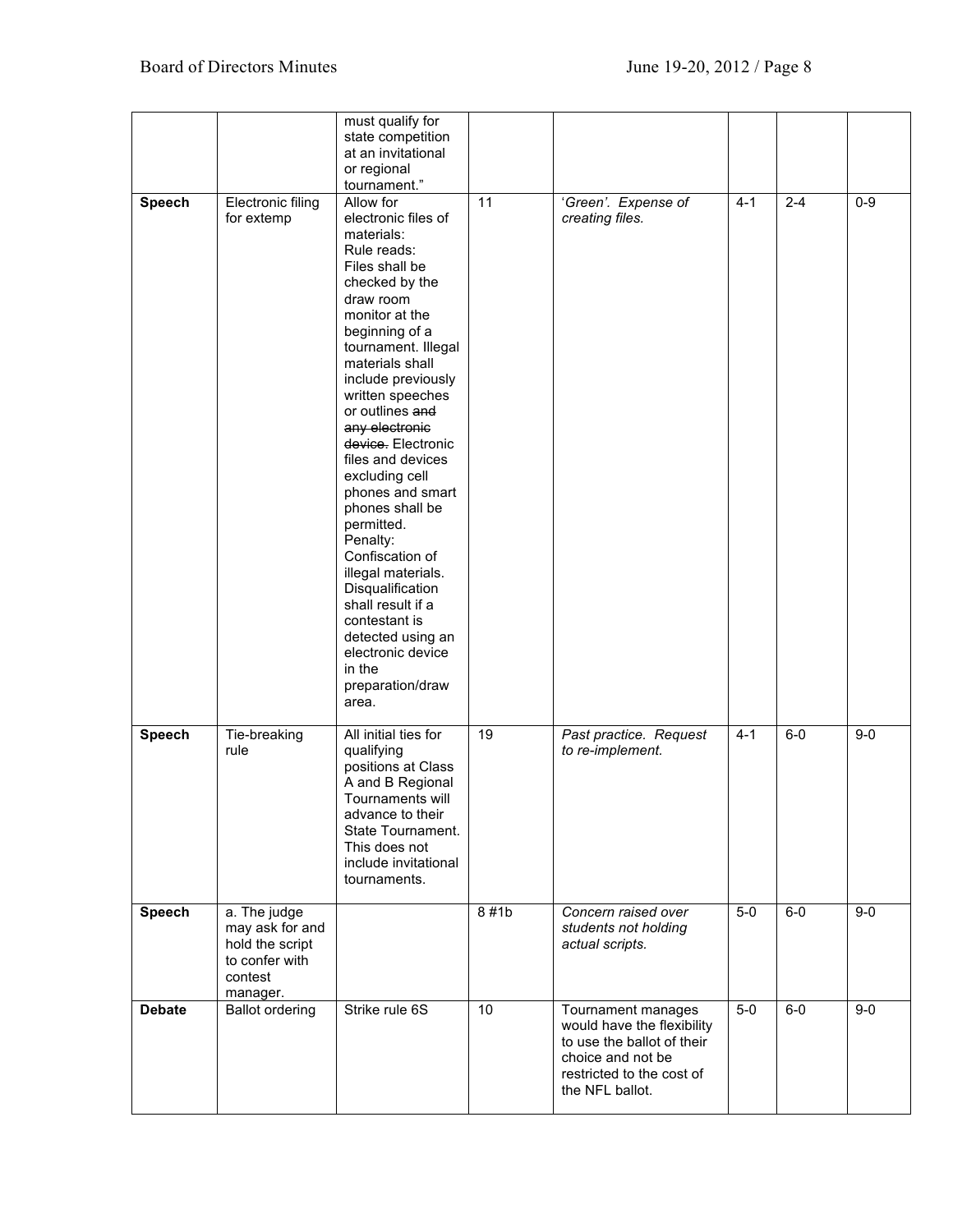| <b>Congress</b>  | P. 6 Number 2<br>, "All chambers<br>may suspend<br>the rules to<br>allow a<br>questioning<br>period after<br>each speech so<br>that there will be<br>no interruption<br>during a speech<br>on a<br>resolution/bill."                                                                        | , "All chambers<br>may suspend the<br>rules to allow a<br><b>ONE MINUTE</b><br>questioning period<br>after each speech<br>so that there will<br>be no interruption<br>during a speech<br>on a<br>resolution/bill."<br>(the addition is<br>one minute). | 6         | Current practice.                                                                                           | $5-0$ | $6-0$ | $9-0$   |
|------------------|---------------------------------------------------------------------------------------------------------------------------------------------------------------------------------------------------------------------------------------------------------------------------------------------|--------------------------------------------------------------------------------------------------------------------------------------------------------------------------------------------------------------------------------------------------------|-----------|-------------------------------------------------------------------------------------------------------------|-------|-------|---------|
| <b>Congress</b>  | Anessa Pfeifer-<br>Johnson moved<br>and Gayle Hyde<br>seconded to<br>strike p. 5 rule<br>4. (outdated<br>bill).                                                                                                                                                                             |                                                                                                                                                                                                                                                        | 5         | Current practice.                                                                                           | $5-0$ | $6-0$ | $9 - 0$ |
| <b>Congress</b>  | Denise Raeder<br>moved and<br>Eydie Wagar<br>seconded that<br>at schools at<br>invitational<br>tournaments<br>can run a<br>student for<br>presiding officer<br>in each of the<br>chambers. At<br>state schools<br>can run only five<br>presiding<br>officers at the<br>state<br>tournament. |                                                                                                                                                                                                                                                        | 5         | Remove presiding officer<br>limitation from<br>invitational.                                                | $5-0$ | $6-0$ | $9 - 0$ |
| <b>Congress</b>  | Drop the \$30.00<br>fee for State<br>Congress                                                                                                                                                                                                                                               |                                                                                                                                                                                                                                                        | <b>NA</b> | Fee had been used for<br>materials and snacks.<br>Schools to handle<br>individually at their<br>discretion. | $5-0$ | $6-0$ | $9-0$   |
| <b>Congress</b>  | Ribbons should<br>be used for all<br>chambers to<br>designate the<br>various<br>chambers                                                                                                                                                                                                    |                                                                                                                                                                                                                                                        | 11        | Current practice.                                                                                           | $5-0$ | $6-0$ | $9-0$   |
| <b>Fine Arts</b> | Return to the<br>flat team plaque<br>rather than the<br>book style<br>plaque for all<br>fine arts.                                                                                                                                                                                          |                                                                                                                                                                                                                                                        | <b>NA</b> | Concern raised on ease<br>of display.                                                                       | $5-0$ | $6-0$ | $9-0$   |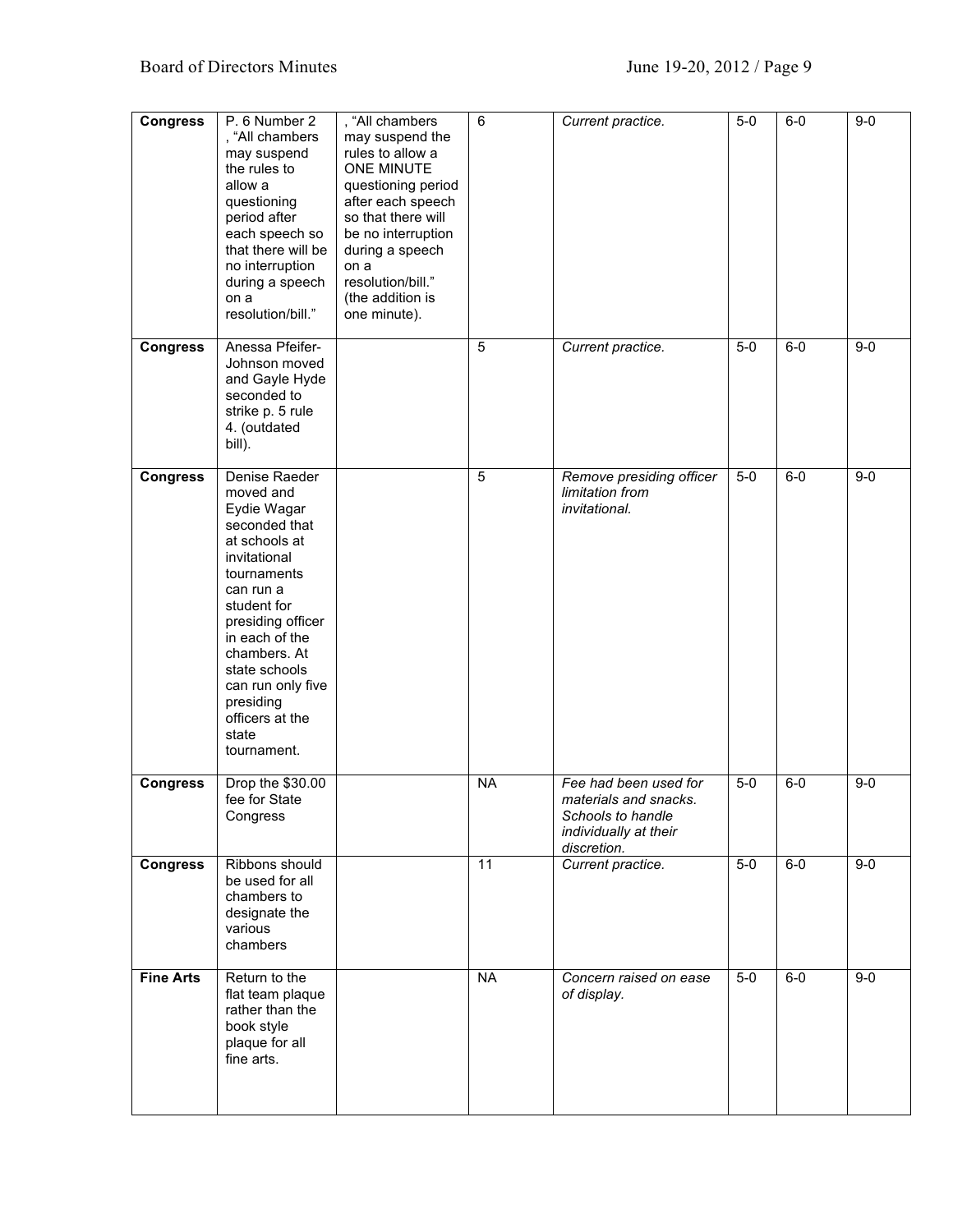| <b>Congress</b>  |                                                                                          | Strike Text 7-#16,<br>8-Committee #3,<br>9-Rules for entry<br>#3&7, 10-<br>#8Guide, 12-<br>Congress Officials<br>#7, Committee<br>Score #3                                                                                              | $\overline{7}$                                | Regulation double-listed.<br>Changes reflect past<br>vote.                                                                                                                                               | $5-0$ | $7-0$   | $9 - 0$ |
|------------------|------------------------------------------------------------------------------------------|-----------------------------------------------------------------------------------------------------------------------------------------------------------------------------------------------------------------------------------------|-----------------------------------------------|----------------------------------------------------------------------------------------------------------------------------------------------------------------------------------------------------------|-------|---------|---------|
| <b>Fine Arts</b> |                                                                                          | In-person rules<br>clinic to be<br>provided at<br><b>CSTAND</b> for<br>speech/debate/co<br>ngress/theatre.<br>Attendees will be<br>marked as<br>completed for<br>season as coach<br>and judge in MVP.<br>Others may<br>complete online. | <b>NA</b>                                     |                                                                                                                                                                                                          | $5-0$ | $7 - 0$ | $9-0$   |
| General          | Rules clinic<br>must include<br>specific<br>questions to<br>each<br>competition<br>area. | Currently all<br>judges must be<br>certified with<br>questions that are<br>not debate<br>specific                                                                                                                                       | 10                                            | These questions would<br>ensure the preparedness<br>of our debate judges.                                                                                                                                | $5-0$ | $0 - 7$ | $0 - 9$ |
| <b>Music</b>     | 3. Delete<br>"cornet" from<br>cornet-trumpet                                             | Cornet-trumpet<br>solos: VI, A. d.<br>Cornet-trumpet<br>ensembles: VI, B.<br>е.                                                                                                                                                         | $10$ , and<br>throughout<br>the rules<br>book | • The term cornet-<br>trumpet is cumbersome,<br>unnecessary.<br>. The term trumpet has<br>become the generic<br>term for both<br>instruments. Cornet will<br>be understood as still in<br>this category. | $5-0$ | $7-0$   | $9 - 0$ |
| <b>Music</b>     | No entries<br>limitation Class<br>A Wind/Perc<br>Region/State<br>Festivals               |                                                                                                                                                                                                                                         | p.10 & 12                                     | Class A vocal and strings<br>have been adjusted. No<br>limitation on number of<br>entries proposed-this is<br>due to Class A Inst<br>Region/State contest<br>structure.                                  | $5-0$ | $7-0$   | $9-0$   |
| <b>Music</b>     | Solo & Inst<br>Categories                                                                | MVP registration<br>shall be limited to<br>regulation as<br>listed. Erroneous<br>categories to be<br>deleted.                                                                                                                           | p.10 & 11                                     | Clean up registration<br>screen. Response to<br>Region 8 request. Items<br>4-14.                                                                                                                         | $5-0$ | $7-0$   | $9-0$   |
| <b>Music</b>     | <b>MVP</b><br>Registration                                                               |                                                                                                                                                                                                                                         |                                               | List solo registrations<br>then ensemble<br>registrations<br>alphabetically on<br>registration page.                                                                                                     | $5-0$ | $1-6$   | $0 - 9$ |
| <b>Music</b>     | <b>MVP Deadline</b>                                                                      |                                                                                                                                                                                                                                         |                                               | Change MVP registration<br>deadline to 11:59 pm of<br>actual date rather than<br>12:00 am of following<br>day.                                                                                           | $5-0$ | $7-0$   | $9-0$   |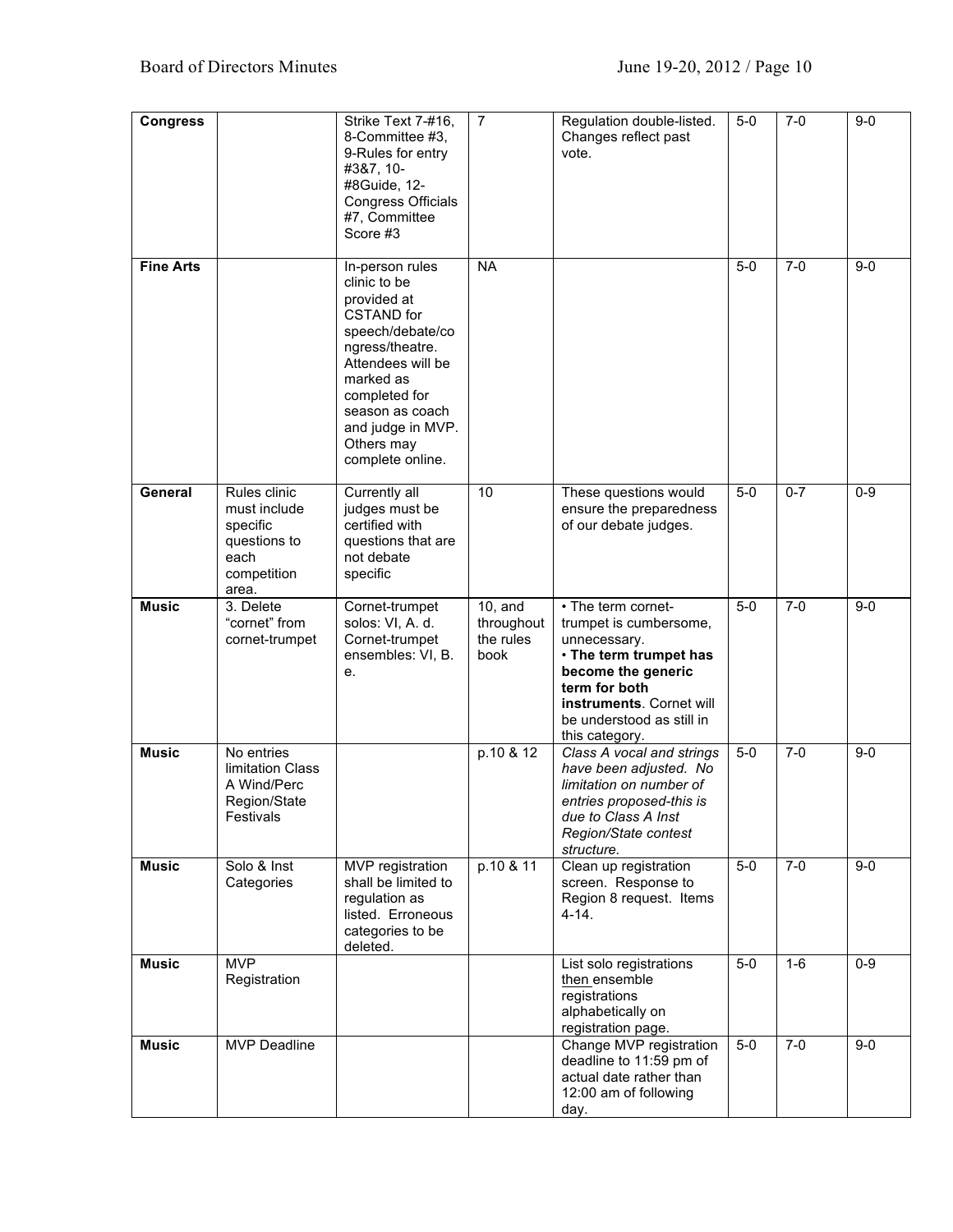| <b>Music</b> | <b>MVP</b><br>Registration | Allow for inaccurate<br>gender registrations to<br>be appropriately placed<br>(e.g. girls/boys vocal<br>solo) | $5-0$ | 7-0 | 9-0 |
|--------------|----------------------------|---------------------------------------------------------------------------------------------------------------|-------|-----|-----|
|--------------|----------------------------|---------------------------------------------------------------------------------------------------------------|-------|-----|-----|

Committee Chair Scott Ulland reported on fine arts committee.

1. Report of discussion regarding the Carrington letter expressing concerns with speech students competing in National Forensic League (NFL) during the same time period as region and state class "B" speech giving students competing in NFL and NDHSAA sponsored speech a possible competitive advantage. The NDHSAA does not allow students in other activities to compete in outside activities of similar nature during their season.

> The committee's recommendation was to table this issue until staff member Bubach can do more research. Bubach will be conducting a survey of NFL schools and the dates and times they are held.

2. Report of Committee Discussion of Devils Lake HS request to change the Class A Festival to a competition using guidelines currently in force for Class B Play Competition.

Currently Class A Play Festival is not a competition it is a festival. Recommendation to change the Class A Festival to a competition using guidelines currently in force for Class B Play Competition. Motion by Auch to change the Class A Festival to a competition using guidelines currently in force for Class B Play Competition. Second by Moe. Motion carried unanimously.

3. State B Music Site Manager fees

Staff member Bubach reported trouble securing locations for Class B Music Festival due to site requirements, # of rooms, etc. Bubach met with Bismarck State College and came up with ideas to make hosting more enticing. Increasing manager fees would possibly help. Currently there is a site manager fee of \$300 and a contest manager fee of \$300. Recommend site manager fee be changed from \$300 to \$600 and contest manager fee be changed from \$300 to \$450. Motion by Ulland to recommend site manager fee be changed from \$300 to \$600 and contest manager fee be changed from \$300 to \$450. Second by Ham. Motion carried unanimously.

4. The Region I request to move Class B One-Act Plays to a one day event and allow one team per region to advance to state was reviewed. Currently the Class B One-Act Plays are held over two days, with two teams per region advancing to state. The top 4 from each site advance to the finals on the second day. There are difficulties securing a site due to the requirement of two stages for two days. Committee recommendation to allow Staff member Bubach more time to research this request.

Staff member Schell presented the NDHSAA 2012-13 Technology Plan to the Board for review and approval. The plan includes current year evaluation of technology and recommendations for the coming year along with a proposed budget for the next three years. Motion by Martin to approve 2012-13 technology plan. Second by Moe. Motion unanimously carried.

President Swiontek offered the final draft brochure for coaches' education which was approved at the April  $16<sup>th</sup>$  meeting for Board comment, discussion and suggestions. Details included in the plan are as follows:

Beginning the fall of 2013 all coaches who work with student-athletes in grades 9-12 must be certified. To become certified a coach must complete the requirements for a NDHSAA Coaching Permit. Those requirements are:

- Complete the National Federation of State High School Associations (NFHS) Fundamental of Coaching on-line course or have completed the course while in college within the past two years.
- Complete the NFHS Concussion Management Course.
- Complete a First Aid Course
- Be certified in Cardiopulmonary Resuscitation (CPR) and in the use of Automated External Defibrillator (AED) every two years.

Coaches who have graduated from college with a coaching minor which include Fundamentals of Coaching, First Aid, CPR and Concussion Management, will be given a Coaching Permit if the coach has graduated from college within four years of the application for the permit.

The coaching permit must be renewed every five years (except for the CPR requirements).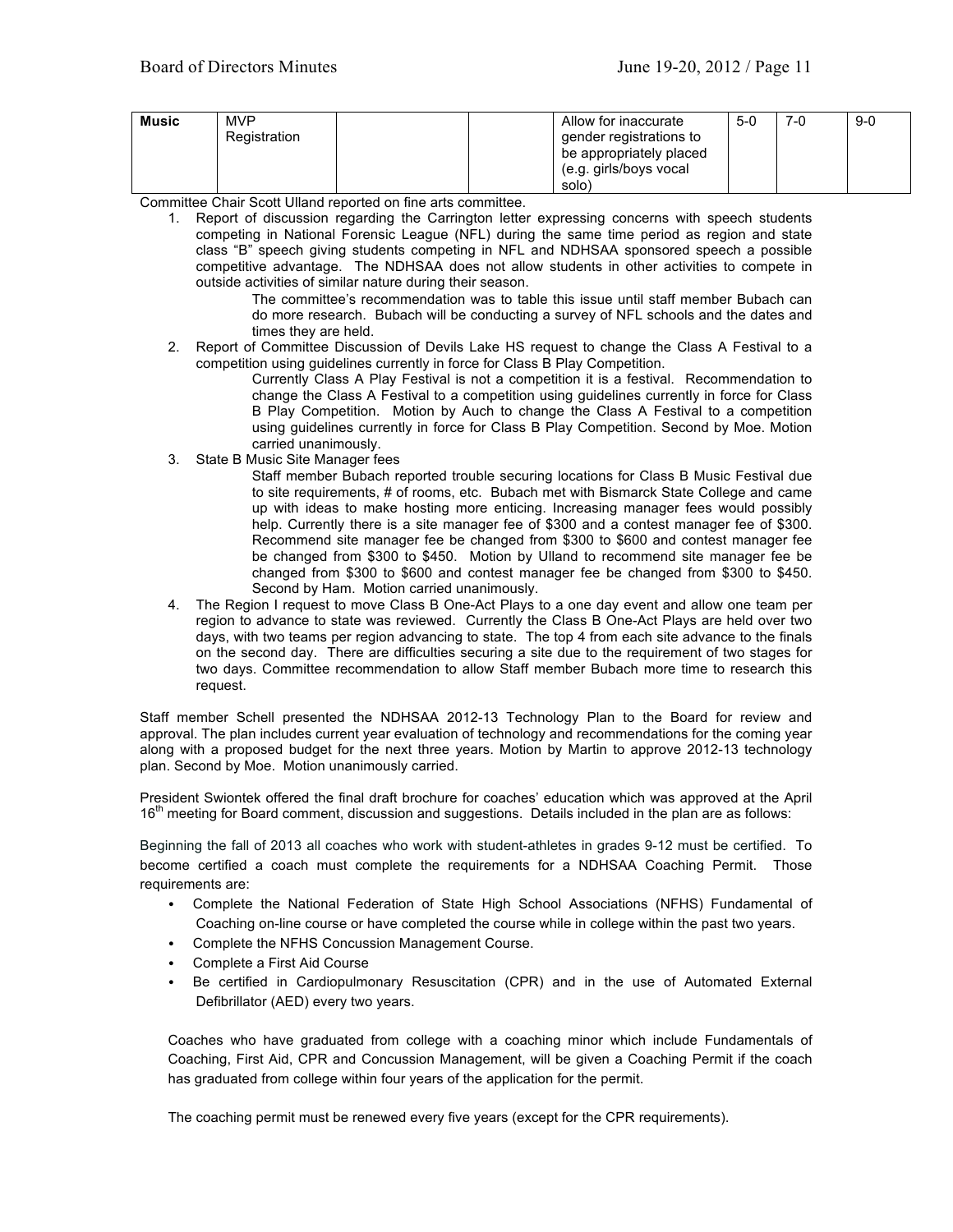• To renew the coaching permit, each coach must be certified in CPR, Concussion Management, up to-date on all appropriate rules clinics and complete at least two of the requirements below.

Requirements for re-certification for the NDHSAA Coaching Permit: (Must complete **two** of the following within five years of receiving coaching permit)

- Attend one ND High School Coaches Association Conventions over five years.
- Complete five hours of training at a national, state or local coaching clinic.
- Complete one sport-specific course from the NFHS.
- Complete one of the elective courses from NFHS: Engaging Effectively with Parents, Teaching Sport Skills, Teaching and Modeling Behavior, or The NCAA Eligibility Course.

If a coach does not complete the certification the respective school and the coach will receive a warning for the first offense, a second offense will result in a \$200 fine to the school for each violating coach and \$200 for each violating coach.

Motion by Auch to approve the coaches' education requirement described in the draft brochure. Second by Martin. A roll call vote was taken. Moe – yes, Martin – yes, Auch – yes, Hall – yes, Olson – yes, Ham – yes, Ulland – no, Brannan – yes, Swiontek – yes. Motion carried (8-1).

Washburn HS and Region 8's request to establish a declaration date for Class B Baseball, tabled from the April 16, 2012 meeting, was approved through athletic review.

The 2012-13 Board organization determined the president and vice president. Motion by Moe to elect Ulland president with second by Martin. Motion unanimously carried. Motion by Brannan to nominate Olson for vice president with second by Ulland. Motion unanimously carried.

Executive Secretary Sylling reported the one-day 2012 Dakota Bowl schedule was determined after meeting with Jim Sande, representative NBC North Dakota Sports. Schedule is as follows:

**Friday, November 9, 2012** Game 1 - 9:00 am – Division A Game 2 - 20 minutes after Game 1 (Appx. 12:00 pm) – 9-Man Game 3 - 20 minutes after Game 2 (Appx. 3:00 pm) – Division AA Game 4 - 6:30 pm – Division AAA

Randy Vigen, Central Valley High School AD and Terry Baesler, Hillsboro AD appeared before the Board to appeal the April 16<sup>th</sup> Board decision regarding the Central Valley and Hillsboro football coop. Vigen reported since the April  $16<sup>th</sup>$  meeting the number of students that will not be able to participate in varsity football this year is two students, instead of two to four. They would like to request these two students be able to participate. There is not a possibility of them participating in JV football as Central Valley alone does not have enough students to field a team this coming year. The possibility of a hardship was discussed, however as per the NDHSAA By-Laws, hardships are specifically reserved for transfer students and may not be granted for athletic purposes. Due to the unique situation, Board members felt something should be placed in the football plan that will accommodate changes similar to this that may happen in the second year of a two year football plan.

Motion to allow the football coop of Central Valley and Hillsboro to be effective for the 2012/13 school year for seniors only by Brannan. Motion dies for lack of second.

After additional discussion, motion to table this request and refer to the football committee to develop criteria allowing participation of schools in similar situations as Central Valley and Hillsboro. Motion by Ham directing the board to make a decision by conference call before June 30, 2012. Second by Moe. A roll call vote was taken. Moe - yes, Martin - yes, Auch - yes, Hall - yes, Olson - yes, Ham - yes, Ulland - yes, Brannan - yes, Swiontek - yes. Motion carried unanimously.

The Board discussed a letter from Central Valley and Hillsboro High Schools requesting a change on the coop application form allowing schools to coop sub-varsity in grades 9-12. Motion to deny by Moe. Second by Martin. Motion carried unanimously.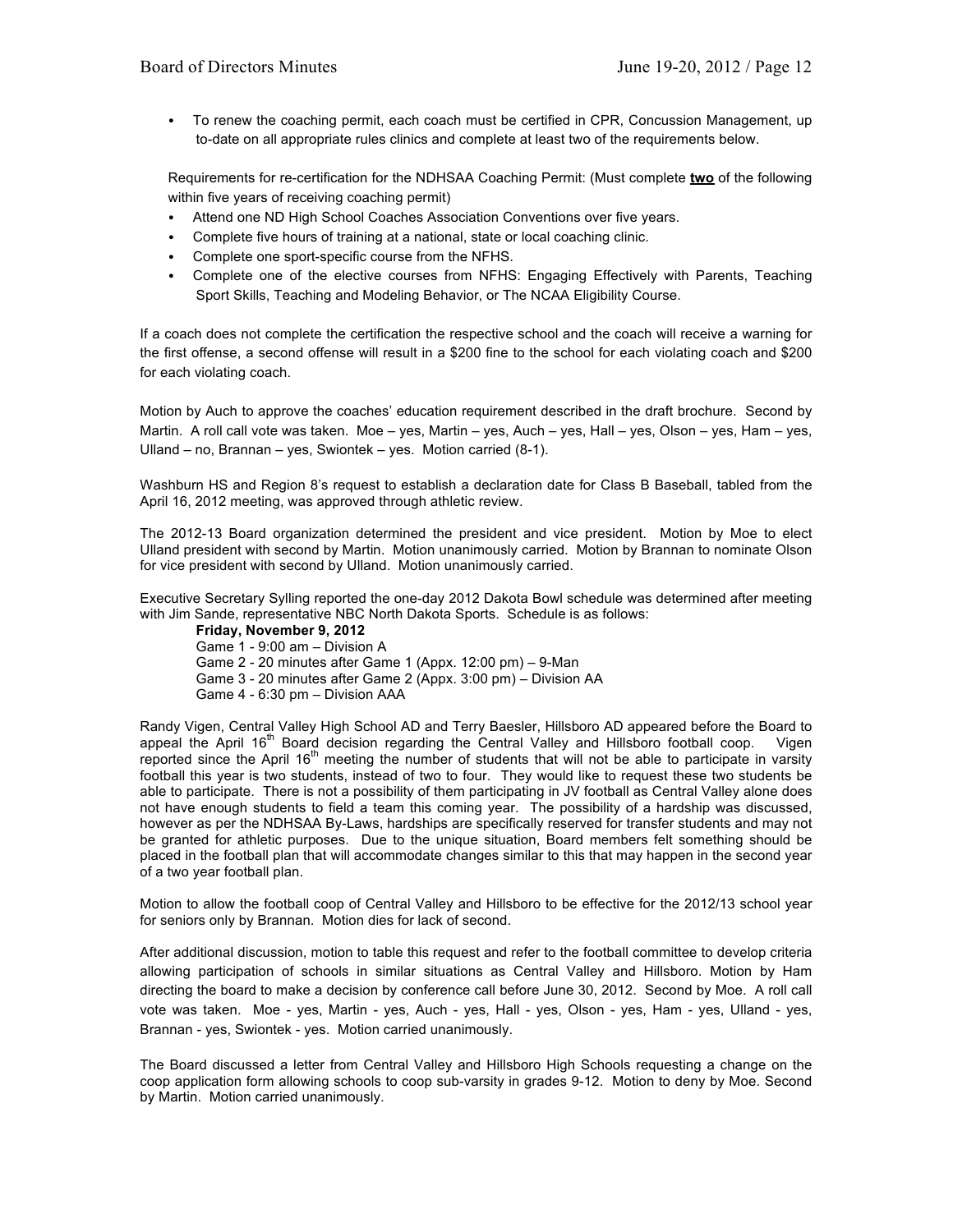Board discussion of a request from Warwick HS allowing a Warwick High School girls' basketball player to continue to play for the coop with Four Winds/Minnewaukan even though Warwick has been removed from the coop. Motion to deny by Ulland. Second by Auch. A roll call vote was taken. Auch – yes, Moe – yes, Martin – yes, Ulland – yes, Brannan – no, Hall – yes, Olson – yes, Ham – yes, Swiontek – yes. Motion carried (8-1).

Board Member Auch introduced Kevin Dvorak from the North Dakota Community Foundation (NDCF) who made a presentation to the Board concerning creation of an NDHSAA foundation. Permanent endowment and special projects were the two types of foundations discussed. The NDCF assists and manages foundations. Due to the 501 C3 status of the NDHSAA, a restricted account could be set up under our own umbrella. The suggestion of an NDHSAA foundation was discussed with some purposes being The suggestion of an NDHSAA foundation was discussed with some purposes being scholarships, funding activities at our schools, funding distinguished students, and funding special projects. Board consensus was to pursue setting up a foundation after the strategic plan is finalized.

The Board discussed a letter from Alexander HS requesting a home school student from another district to be eligible to compete in speech for Alexander HS. Executive Secretary Sylling read an excerpt from ND Century Code that specifically prohibits a home school student from competing for any other district except their district of residence or a private school. Motion by Ham to deny an Alexander HS request for a home school from another district to be eligible to compete for Alexander HS. Second by Olson. Roll call vote – Motion to deny passed unanimously.

The Board discussed the fact that when the State A and B Softball State tournament was combined for 2011/12, the tournament manager's fee was not adjusted. Motion by Olson to increase the manager's fee for the combined State A & B Softball tournament from \$500 to \$800 retroactive to this year. Second by Martin. Motion carried unanimously.

Finance committee chair Ham reported on the finance committee meeting.

- 1. Secretary Sylling presented the proposed budget to the Board for approval. Motion to approve preliminary budget by Olson with second by Hall. Motion carried unanimously.
- 2. A letter from Wahpeton concerning the amount of fines was considered. Currently the first coach is \$50 and the second coach is \$100. Motion to change the fine structure to the same amount for all fines (first coach and second coach \$50) by Moe with second by Martin. Motion carried unanimously.
- 3. A health insurance issue for employee Sue Carlsrud was discussed. NDHSAA current employment policy states health Insurance will be paid by the NDHSAA for 24 months following the retirement of any executive staff member who has reached his/her 60th birthday and has served the Association for at least 15 years. This benefit will be eliminated on June 30, 2014. Until its elimination, employees that have retired and have or will reach age 65 during this two-year period will receive Medicare supplement (Schedule F) as a benefit. Dave Carlsrud was covered under said policy and as of June 30<sup>th</sup>, his benefits with NDHSAA cease. As a current employee, Sue Carlsrud is entitled to family health insurance. She has been covered with a single policy and NDHSAA has covered the Medicare supplement (Schedule F) for Dave Carlsrud. Instead of changing to a family insurance policy, the Carlsrud's would like to continue what they are doing now. The recommendation of the committee would be to continue what we are doing now. The Executive Secretary was directed to explore the legalities of continuing this arrangement with legal counsel.

Motion to approve the finance committee report by Martin second by Auch. Motion carried unanimously.

President Swiontek recognized Justin Fletschock as the newest NDHSAA employee.

A letter of request from Grand Forks Red River requesting a waiver of Article XIV, Section III, Part a of the By-Laws to allow two boys' tennis athletes to participate in the USTA Regional Tournament in Rapid City as this is a qualifier for the 2012 Orange Bowl International Tennis Championships. Ulland moved to approve Second by Auch. Motion carried unanimously.

Dr. Marv Erhardt presented results from NDHSAA the strategic plan process. Dr. Erhardt's presentation was broken down into three areas:

- 1. Review of the NDHSAA strategic plan process
- 2. Reviewed Priorities Report
- 3. Reviewed Strategic Plan Draft

Dr. Erhard's recommendations are:

- 1. Allow the Board to review the Strategic Plan Draft
- 2. Direct Executive Secretary and staff to complete timeline and people responsible or involved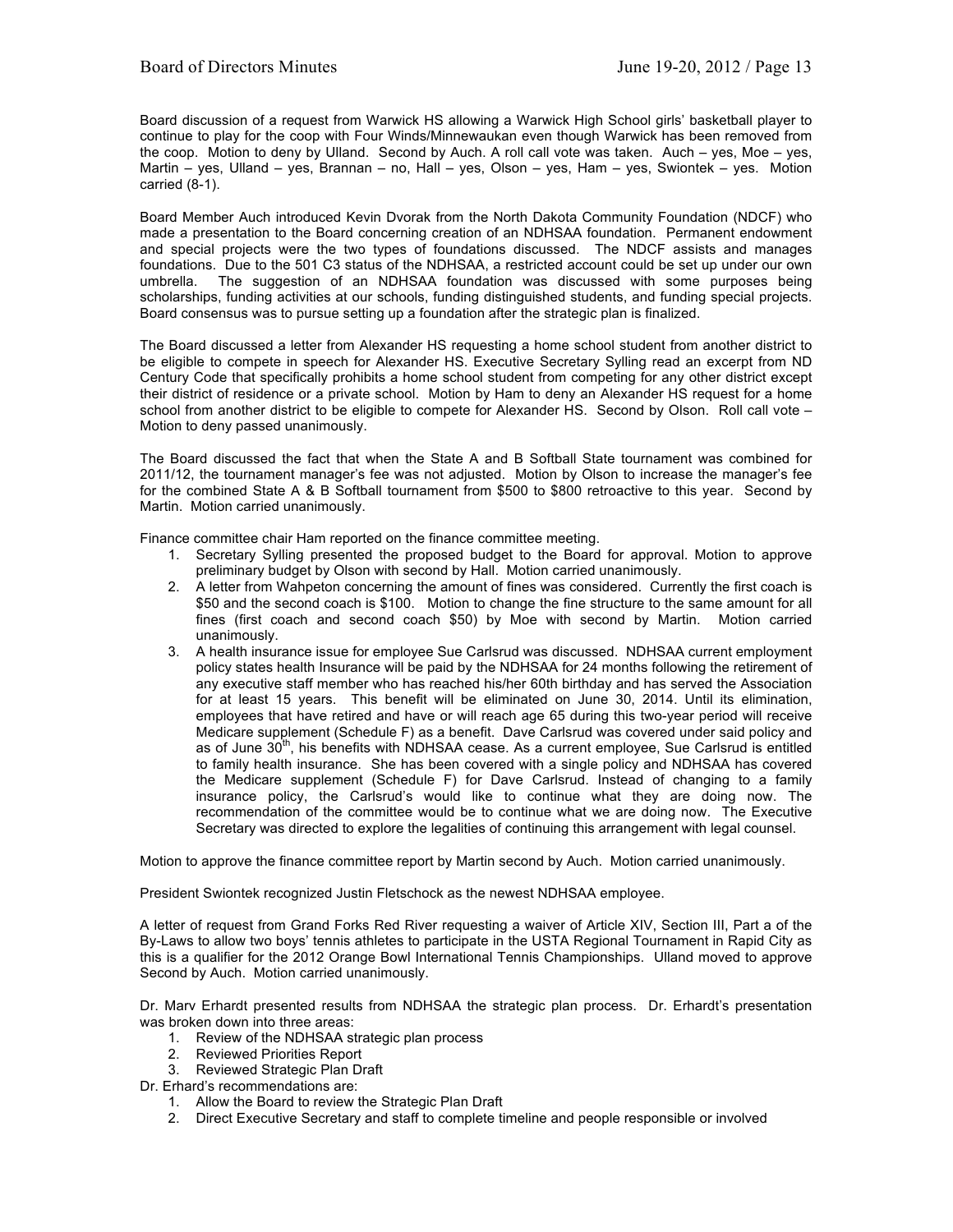- 3. Ask for public input through the following avenues:
	- a. Post on NDHSAA website
	- b. Post in September BULLETIN
	- c. Present strategic plan at October general assembly meeting
- 4. Revise strategic plan document as needed
- 5. Approve strategic plan
- 6. Add plan status to monthly Board agenda

Motion to accept first draft of Strategic Plan by Olson with second by Auch. Motion carried unanimously.

Mark Anderson, General Manager and Kevin Ressler, Marketing and Sales Manager from Farmers Union Insurance appeared before the Board to express their satisfaction with their status of NDHSAA premier partner and make presentations to the Board. Anderson gave an update on Farmers' Union Insurance. A goal remains to allocate funds toward youth especially NDHSAA. They have increased sponsorship with FHA and became a primary sponsor of BEK Communications. Appreciate being a part of high school activities in North Dakota. Sylling presented Mark Anderson with a picture of the 2012/13 NDHSAA/Farmers' Union Insurance Distinguished Students.

Steve Hall reported on the Constitution & By-Laws Committee meeting. Committee discussion included Junior high enrollments less than 50 and academic eligibility. Reference to junior high enrollments less than 50 is inconsistent in the interpretations and general regulations of the NDHSAA Constitution & By-Laws. Some references are to more than 50 and some are to less than 50 leaving the question of where exactly 50 students would be considered. The committee recommends more information be gathered from athletic directors. Staff member Fetsch will meet with ADs in September to gather feedback as to how much of an issue this is. There was also some discussion to drop  $7<sup>th</sup>$  & 8<sup>th</sup> grade regulations completely from NDHSAA control. Concern was voiced this concept should not be considered. Staff was directed to make the wording of the 50 rule consistent within the interpretations of the NDHSAA Constitution & By-Laws.

Academic eligibility discussion began last year when Richardton-Taylor proposed an amendment to the Constitution & By-Laws. How students receive credit has changed in the past years. The number of hours per week varies now, block scheduling, college classes, distance education, etc. There are many scenarios now that did not exist in past years. Credits/eligibility may need to be re-structured to accommodate these changes. Board consensus was there is a need to involve high school principals in this decision. Ulland will bring this topic to the ND Principals' Association. Sylling offered NDHSAA Staff and Board representative would be willing to attend a principals' association meeting to work on this.

Motion to accept Constitution & By-Laws committee report made by Martin. Second by Sanstead. Motion carried unanimously.

Motion by Auch with second by Brannan to open the agenda item finance committee report. Motion carried unanimously.

Motion by Hall to direct Sylling to enter an agreement with Sue Carlsrud to continue the current arrangement for the provision of health insurance. Second by Ham. Motion carried unanimously.

Football plan committee met with a report given by Olson. The committee recommends additions to the football plan guidelines 8a, 8b, 8c, i, ii, iii.

- 8. A North Dakota school may apply for an emergency coop for the second season of a current football plan only, if all the following criteria are met:
	- a. An approved coop for the following two-year football plan must be in place prior to being eligible for an emergency coop.
	- b. Emergency coop applications will only be considered if the requesting school has provided proof that student-athletes have no opportunity to compete at the varsity level for the second year of the existing plan.
	- c. If the emergency coop is approved;
		- i. See 4b and 6c above regarding the host school. The host schools' current schedule and division placement will be used for the second year of the existing plan.
		- ii. Only seniors from the applying school would be eligible for varsity competition for \$1,000 non compliance fee per player
		- iii. Sub-varsity players could compete for a \$200 non-compliance fee per player